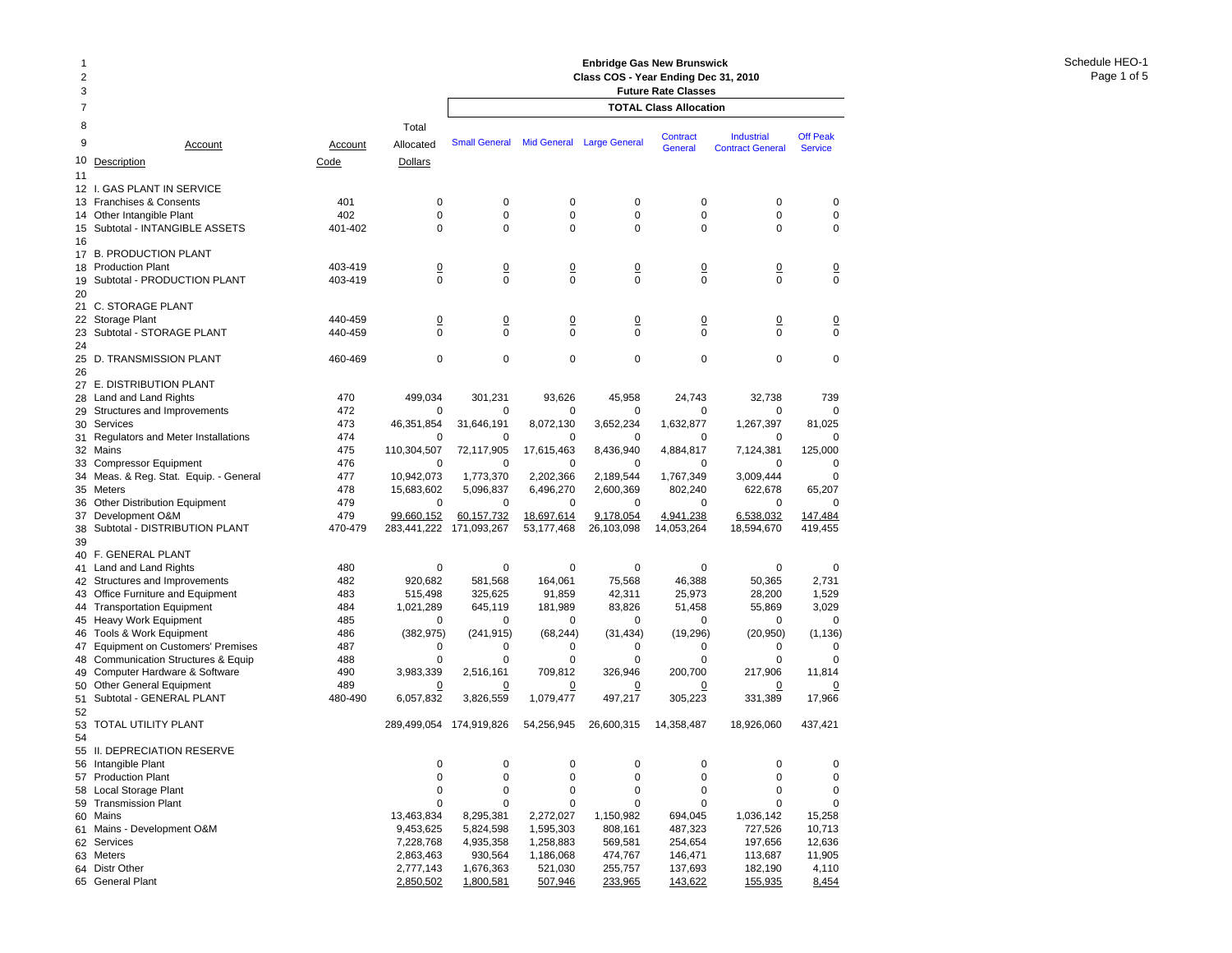## 2 **Class COS - Year Ending Dec 31, 2010** 3 **Future Rate Classes** 7 **TOTAL Class Allocation**8 Total9 Account Account Allocated10Description Code Dollars Small General Mid General Large General Contract Industrial Off Peak<br>Contract General Service **Service** 66 TOTAL - DEPRECIATION RESERVE 38,637,334 23,462,844 7,341,258 3,493,213 1,863,808 2,413,135 63,076 67 68 III. OTHER RATE BASE ITEMS 69 Gas Storage Inventory 0 0 0 0 0 0 0 70 CWIP CWIP 0 0 0 0 0 0 0 71 Customer Deposits 0 0 0 0 0 0 0 72 Franchise fee Franchise fee 650,000 392,359 121,949 59,861 32,228 42,642 962 73 Deferred development costs 0 0 0 0 0 0 74 Deferred carrying costs 0 0 0 0 0 0 0 75 Deferred equity offering costs 434,533 262,297 81,524 40,018 21,545 28,507 643 76 Term deposit Term deposit 3,128,305 1,888,335 586,913 288,097 155,104 205,227 4,629 77 Deferral account 154,231,077 93,098,310 28,935,869 14,203,682 7,646,912 10,118,063 228,241 78 Total - OTHER RATE BASE ITEMS 158,443,915 95,641,300 29,726,256 14,591,657 7,855,788 10,394,438 234,476 7980 IV. TOTAL RATE BASE (Excl. Working Capital) <u>409,305.635 247,098,282 76,641,942 37,698,759 20,350,467</u> <u>26,907,363</u> <u>608,821</u> 81 Working Capital 131 <u>113,771 62,580 18,340</u> <u>16,640</u> <u>11,588</u> <u>4,421</u> 202 8283 V. TOTAL RATE BASE 409,419,406 247,160,862 76,660,282 37,715,399 20,362,056 26,911,784 609,023 84 85 I. OPERATION & MAINTENANCE EXPENSE 86 A. PRODUCTION EXPENSES 87 1. Manufactured Gas Production 88 Operation Supv and Engineering 610 0 0 0 0 0 0 89 Gas Wells Gas Wells 614 0 0 0 0 0 0 0 90 Other Gas Production 619 0 0 0 0 0 0 0 91 Subtotal - Production 610-619 0 0 0 0 0 0 092 Supervision Supervision 810 0 0 0 0 0 0 0 93 Gas Production Maintenance 814 0 0 0 0 0 0 94 Subtotal - O&M Accounts 617-618 810-819 0 0 0 0 0 0 95 Subtotal - Manufactured Gas Production 610-819 0 0 0 0 0 0 0 9697 Gas Supply Expenses 98 Natural Gas Purchases 623 0 0 0 0 0 0 0 99 Gas Supply Operation 624 83,196 50,219 15,609 7,662 4,125 5,458 123 100 Natural Gas W/D from Storage 627-628 0 0 0 0 0 0 0 101 Gas Used for Other Util Operations 629 0 0 0 0 0 0 0 102 Other Gas Supply Expenses <u>0</u> <u>0</u> <u>0</u> <u>0</u> 0 0 0 103 Subtotal - PRODUCTION EXPENSES 623-629 83,196 50,219 15,609 7,662 4,125 5,458 123 104105B. NATURAL GAS STORAGE, TERMINALING & 106 Storage Operation & Maintenance 640-859 0 0 0 0 0 0 107 Subtotal - NATURAL GAS STORAGE 640-859 0 0 0 0 0 0 0 108 109 C. TRANSMISSION EXPENSES 660-869 608,666 98,646 122,509 121,796 98,311 167,404 0 110 111 D. DISTRIBUTION EXPENSES 112 Supervision Supervision 670-870 887,576 553,354 165,977 77,438 39,548 49,886 1,372 113 Load Dispatching 671 0 0 0 0 0 0 114 Meter and Regulator Work 673-878 0 0 0 0 0 0 115 Service Work 5 Service Work 674 0 0 0 0 0 0 116 Mains and Services 675-875 361,986 216,284 64,647 35,712 20,237 24,577 529 117 Compressor Equipment 676-876 0 0 0 0 0 0 0 118 Measuring and Regulation 677-877 49,372 8,002 9,937 9,879 7,974 13,579 0 119 Other Distribution Equipment 679-879 0 0 0 0 0 0

120 Structures and Improvements 872 0 0 0 0 0 0

**Enbridge Gas New Brunswick** 

1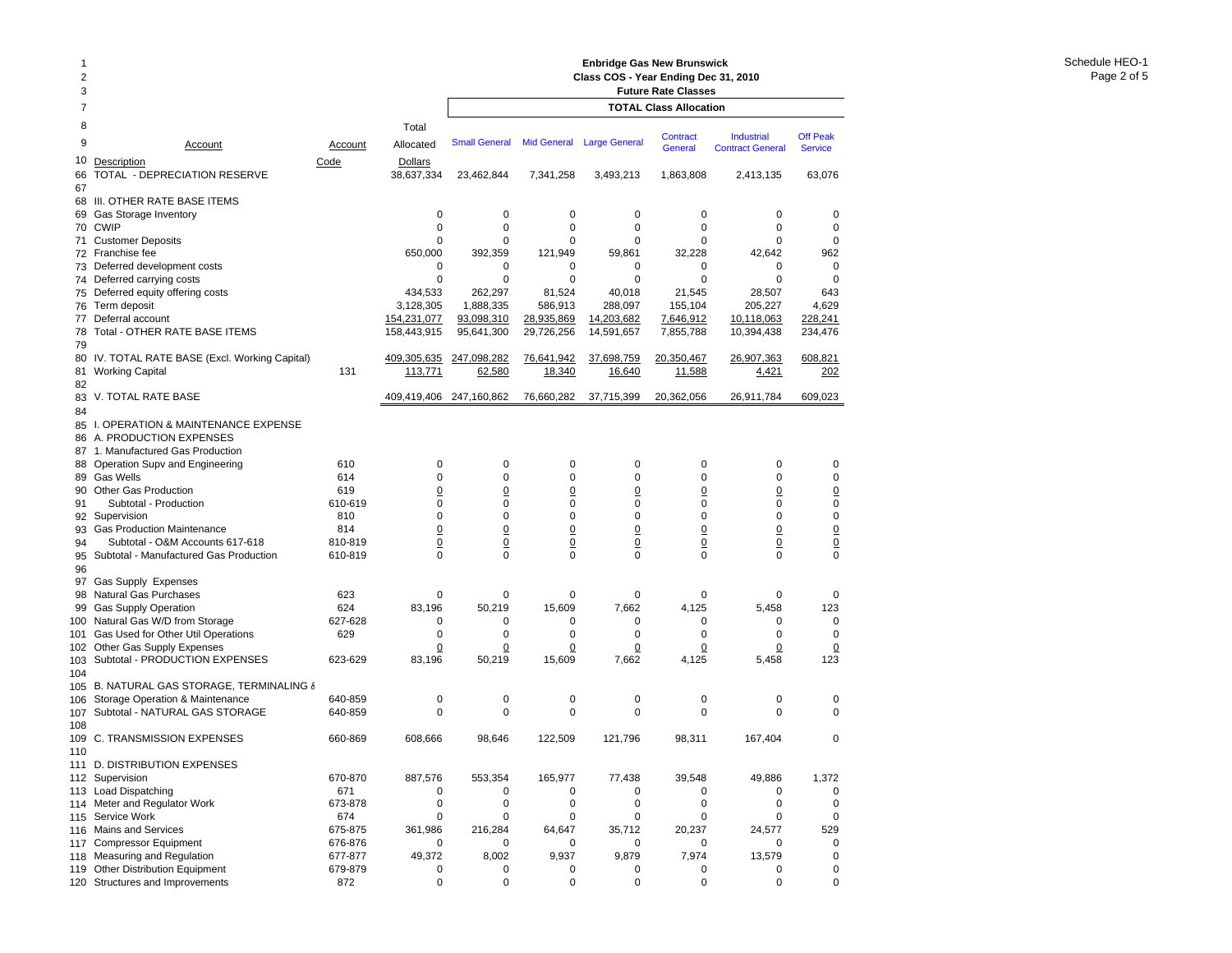| 1<br>$\overline{2}$<br>3 |                                                                            |            |                          | <b>Enbridge Gas New Brunswick</b><br>Class COS - Year Ending Dec 31, 2010<br><b>Future Rate Classes</b> |                        |                           |                               |                                              |                                   |
|--------------------------|----------------------------------------------------------------------------|------------|--------------------------|---------------------------------------------------------------------------------------------------------|------------------------|---------------------------|-------------------------------|----------------------------------------------|-----------------------------------|
| 7                        |                                                                            |            |                          |                                                                                                         |                        |                           | <b>TOTAL Class Allocation</b> |                                              |                                   |
| 8                        |                                                                            |            | Total                    |                                                                                                         |                        |                           |                               |                                              |                                   |
| 9                        | Account                                                                    | Account    | Allocated                | <b>Small General</b>                                                                                    |                        | Mid General Large General | Contract<br>General           | <b>Industrial</b><br><b>Contract General</b> | <b>Off Peak</b><br><b>Service</b> |
| 10                       | Description                                                                | Code       | Dollars                  |                                                                                                         |                        |                           |                               |                                              |                                   |
| 121                      | General Maintenance                                                        | 884-889    | 3,436,758                | 2,151,031                                                                                               | 617,187                | 286,829                   | 176,991                       | 194,528                                      | 10,193                            |
| 122<br>123               | Subtotal - DISTRIBUTION EXPENSES<br>Total - OPERATION & MAINTENANCE EXPENS | 670-889    | 4,735,692<br>5,344,358   | 2,928,671<br>3,027,317                                                                                  | 857,749<br>980,258     | 409,858<br>531,654        | 244,750<br>343,061            | 282,570<br>449,974                           | 12,094<br>12,094                  |
| 124                      |                                                                            |            |                          |                                                                                                         |                        |                           |                               |                                              |                                   |
|                          | 125 II. SALES & MARKETING                                                  |            |                          |                                                                                                         |                        |                           |                               |                                              |                                   |
| 126                      | Supervision                                                                | 700        | 1,507,212                | 909.797                                                                                                 | 282,774                | 138,804                   | 74,729                        | 98,878                                       | 2,230                             |
|                          | 127 Advertising - Natural Gas Promotion                                    | 701        | 1,100,611                | 664,361                                                                                                 | 206,490                | 101,359                   | 54,569                        | 72,204                                       | 1,629                             |
| 128                      | Demonstration and Selling Exp                                              | 702        | 138,019                  | 83,312                                                                                                  | 25,894                 | 12,711                    | 6,843                         | 9,055                                        | 204                               |
| 129                      | Revenue from Merchandising                                                 | 703        | $\mathbf 0$              | 0                                                                                                       | 0                      | 0                         | 0                             | 0                                            | $\mathbf 0$                       |
| 130                      | <b>Expense of Merchandising</b>                                            | 704        | $\mathbf 0$              | $\mathbf 0$                                                                                             | $\mathbf 0$            | $\mathbf 0$               | 0                             | $\mathbf 0$                                  | $\mathbf 0$                       |
| 131                      | Advertising - Other                                                        | 705        | 118,671                  | 71,633                                                                                                  | 22,264                 | 10,929                    | 5,884                         | 7,785                                        | 176                               |
| 132<br>133               | <b>Other Sales Promotion</b><br>Total - CUSTOMER ACCOUNTS EXPENSES         | 709        | 8,439,875<br>11,304,389  | 3,418,500<br>5,147,603                                                                                  | 1,028,500<br>1,565,922 | 2,279,275<br>2,543,078    | 1,713,600<br>1,855,625        | $\overline{0}$<br>187,921                    | $\Omega$<br>4,239                 |
| 134                      |                                                                            |            |                          |                                                                                                         |                        |                           |                               |                                              |                                   |
|                          | 135 III. CUSTOMER SERVICE & INFORMATIONAL                                  |            |                          |                                                                                                         |                        |                           |                               |                                              |                                   |
| 136                      | <b>Operatin Supervision</b>                                                | 710        | 480,180                  | 385,482                                                                                                 | 70,636                 | 18,745                    | 4,210                         | 399                                          | 709                               |
| 137                      | <b>Customers' Contracts and Orders</b>                                     | 711        | $\mathbf 0$              | 0                                                                                                       | 0                      | 0                         | 0                             | 0                                            | $\mathbf 0$                       |
| 138                      | Meter Reading                                                              | 712        | 93,590                   | 71,525                                                                                                  | 13,106                 | 5,217                     | 2,343                         | 740                                          | 658                               |
| 139                      | Customers' Billing and Accounting                                          | 713        | 718,611                  | 524,606                                                                                                 | 96,128                 | 25,510                    | 57,291                        | 5,428                                        | 9,649                             |
| 140                      | <b>Credit and Collection</b>                                               | 714        | 0                        | 0                                                                                                       | 0                      | 0                         | 0                             | 0                                            | $\mathbf 0$                       |
| 141                      | Uncollectable Accounts                                                     | 718        | 275,684                  | 54,024                                                                                                  | 64,023                 | 62,822                    | 55,814                        | 38,688                                       | 313                               |
| 142<br>143               | <b>Other Customer Accounting</b><br>Total - CUSTOMER SERVICE & INFORMATION | 719        | $\mathbf 0$<br>1,568,065 | 0<br>1,035,637                                                                                          | 0<br>243,894           | 0<br>112,293              | 0<br>119,658                  | 0<br>45,255                                  | $\Omega$<br>11,329                |
| 144                      |                                                                            |            |                          |                                                                                                         |                        |                           |                               |                                              |                                   |
| 145                      | Total - CUSTOMER ACCOUNTS, SERVICES &                                      |            | 12,872,454               | 6,183,239                                                                                               | 1,809,816              | 2,655,371                 | 1,975,284                     | 233,176                                      | 15,568                            |
| 146                      |                                                                            |            |                          |                                                                                                         |                        |                           |                               |                                              |                                   |
|                          | 147 IV. ADMINISTRATIVE & GENERAL EXPENSES                                  |            |                          |                                                                                                         |                        |                           |                               |                                              |                                   |
| 148                      |                                                                            |            |                          |                                                                                                         |                        |                           |                               |                                              |                                   |
| 149                      | Administrative & General                                                   | 721        | 21,961                   | 13,872                                                                                                  | 3,913                  | 1,803                     | 1,107                         | 1,201                                        | 65                                |
| 150                      | <b>Special Services</b>                                                    | 722        | 1,226,333                | 774,639                                                                                                 | 218,527                | 100,655                   | 61,789                        | 67,086                                       | 3,637                             |
| 151<br>152               | Insurance<br>Injuries & Damages                                            | 723<br>724 | 318,706<br>$\mathbf 0$   | 192,380<br>0                                                                                            | 59,794<br>0            | 29,351<br>$\mathbf 0$     | 15,802<br>0                   | 20,908<br>0                                  | 472<br>$\mathbf 0$                |
| 153                      | <b>Employee Pensions and Benefits</b>                                      | 725        | 1,663,733                | 1,050,933                                                                                               | 296,469                | 136,556                   | 83,827                        | 91,013                                       | 4,934                             |
| 154                      | Other Admin & Gen Expenses                                                 | 728        | 3,195,901                | 1,929,138                                                                                               | 599,595                | 294,322                   | 158,456                       | 209,662                                      | 4,730                             |
| 155                      | Admin & Gen Expenses Transferred                                           | 729        | $\overline{0}$           | <u>0</u>                                                                                                | $\overline{0}$         | $\overline{0}$            | <u>0</u>                      | $\overline{0}$                               | <u>0</u>                          |
| 156                      | Subtotal - O&M Accounts 721-729                                            |            | 6,426,634                | 3,960,962                                                                                               | 1,178,298              | 562,687                   | 320,979                       | 389,870                                      | 13,838                            |
| 157                      |                                                                            |            |                          |                                                                                                         |                        |                           |                               |                                              |                                   |
| 158                      | TOTAL - OPERATING EXPENSES (Excl Depr, 1                                   |            | 24,643,446               | 13,171,518                                                                                              | 3,968,372              | 3,749,712                 | 2,639,324                     | 1,073,020                                    | 41,500                            |
| 159                      |                                                                            |            |                          |                                                                                                         |                        |                           |                               |                                              |                                   |
|                          | 160 VI. DEPRECIATION EXPENSE<br>Intangible Plant                           | 403        | 0                        | 0                                                                                                       | 0                      | 0                         | 0                             | 0                                            | 0                                 |
| 161                      | 162 Production Plant                                                       | 403        | $\mathbf 0$              | $\mathbf 0$                                                                                             | 0                      | 0                         | 0                             | 0                                            | 0                                 |
| 163                      | Local Storage Plant                                                        | 403        | $\mathbf 0$              | $\mathbf 0$                                                                                             | $\mathbf 0$            | 0                         | 0                             | $\mathbf 0$                                  | 0                                 |
|                          | 164 Transmission Plant                                                     | 403        | $\mathbf 0$              | 0                                                                                                       | 0                      | 0                         | $\Omega$                      | $\mathbf 0$                                  | 0                                 |
|                          | 165 Mains                                                                  | 404        | 2,365,697                | 1,457,561                                                                                               | 399,212                | 202,236                   | 121,949                       | 182,058                                      | 2,681                             |
|                          | 166 Mains - Development O&M                                                | 404        | 2,387,103                | 1,470,750                                                                                               | 402,825                | 204,066                   | 123,052                       | 183,705                                      | 2,705                             |
|                          | 167 Services                                                               | 404        | 1,457,802                | 995,297                                                                                                 | 253,875                | 114,866                   | 51,355                        | 39,861                                       | 2,548                             |
|                          | 168 Meters                                                                 | 404        | 518,040                  | 168,352                                                                                                 | 214,576                | 85,892                    | 26,499                        | 20,567                                       | 2,154                             |
|                          | 169 Distr Other                                                            | 404        | 445,934                  | 269,179                                                                                                 | 83,663                 | 41,068                    | 22,110                        | 29,255                                       | 660                               |
|                          | 170 General Plant<br>171 Amort Ltd-Term Elect/Gas Plant                    | 404<br>404 | 1,232,692<br>200,000     | 778,656<br>120,726                                                                                      | 219,660<br>37,523      | 101,177<br>18,419         | 62,109<br>9,916               | 67,434<br>13,121                             | 3,656<br>296                      |
|                          | 172 Amortization of Deferral                                               |            | 5,141,036                | 3,103,277                                                                                               | 964,529                | 473,456                   | 254,897                       | 337,269                                      | 7,608                             |
|                          | 173 Total - DEPRECIATION EXPENSE                                           | 403-404    | 13,748,304               | 8,363,797                                                                                               | 2,575,863              | 1,241,180                 | 671,887                       | 873,269                                      | 22,308                            |
| 174                      |                                                                            |            |                          |                                                                                                         |                        |                           |                               |                                              |                                   |

175 VII. TAXES OTHER THAN INCOME TAXES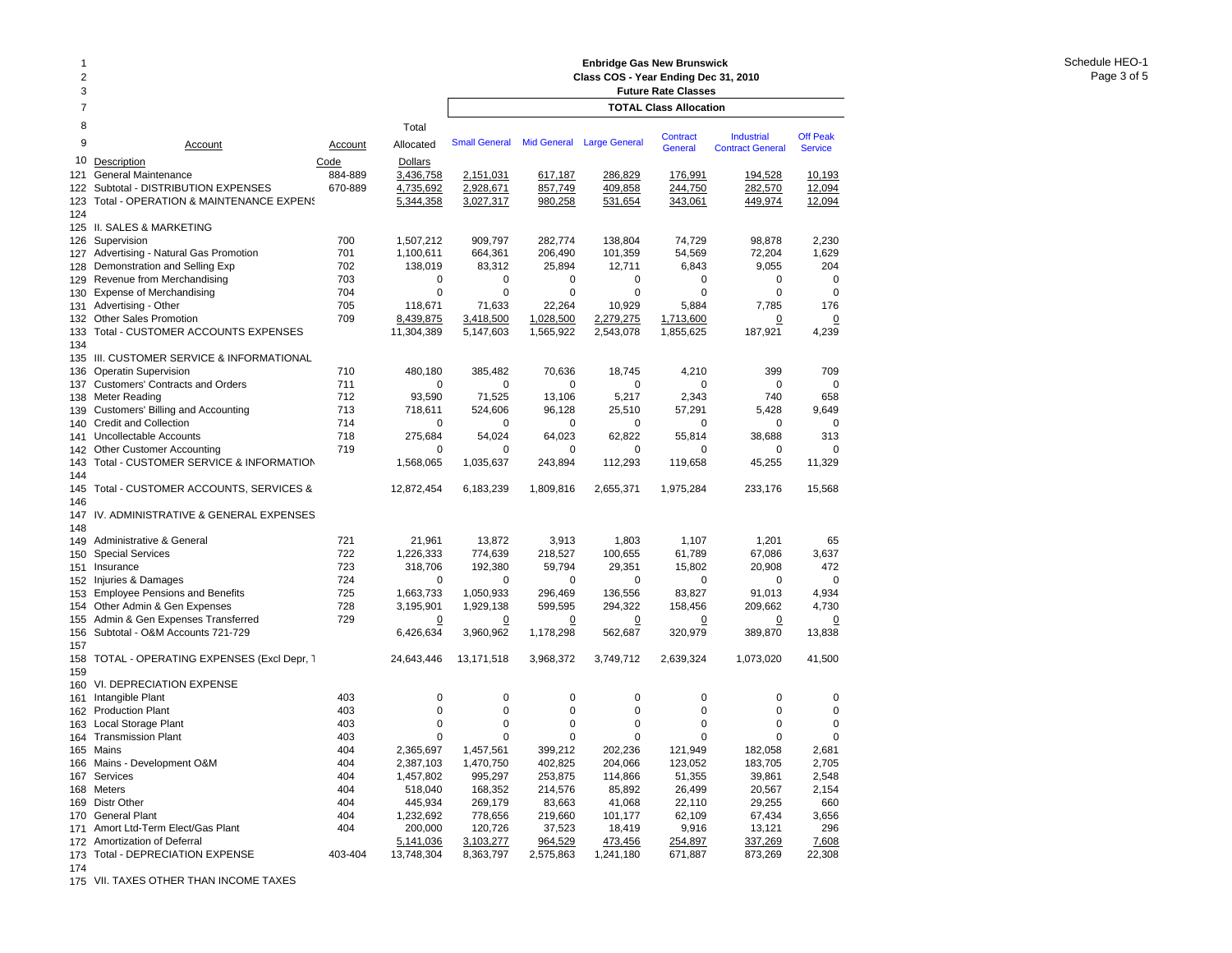| $\overline{c}$<br>3 |                                            |         |                | Class COS - Year Ending Dec 31, 2010<br><b>Future Rate Classes</b> |                    |                      |                            |                                              |                                   |  |
|---------------------|--------------------------------------------|---------|----------------|--------------------------------------------------------------------|--------------------|----------------------|----------------------------|----------------------------------------------|-----------------------------------|--|
| $\overline{7}$      |                                            |         |                | <b>TOTAL Class Allocation</b>                                      |                    |                      |                            |                                              |                                   |  |
| 8                   |                                            |         | Total          |                                                                    |                    |                      |                            |                                              |                                   |  |
| 9                   | Account                                    | Account | Allocated      | <b>Small General</b>                                               | <b>Mid General</b> | <b>Large General</b> | <b>Contract</b><br>General | <b>Industrial</b><br><b>Contract General</b> | <b>Off Peak</b><br><b>Service</b> |  |
| 10                  | Description                                | Code    | Dollars        |                                                                    |                    |                      |                            |                                              |                                   |  |
| 176                 | A. General Taxes                           |         |                |                                                                    |                    |                      |                            |                                              |                                   |  |
| 177                 | Property Tax- Plant                        |         | 1,155,923      | 697,815                                                            | 216,437            | 106,483              | 57,489                     | 75,981                                       | 1,719                             |  |
| 178                 | <b>Distribution Tax</b>                    |         | 0              | 0                                                                  | 0                  | 0                    | 0                          | $\mathbf 0$                                  | 0                                 |  |
| 179                 | Payroll related                            |         | $\mathbf 0$    | 0                                                                  | 0                  | 0                    | 0                          | $\mathbf 0$                                  | 0                                 |  |
| 180                 | Other taxes                                |         | $\mathbf 0$    | $\mathbf 0$                                                        | 0                  | $\mathbf 0$          | $\mathbf 0$                | $\mathbf 0$                                  | $\mathbf 0$                       |  |
| 181                 | Property Tax- Gas                          |         | 0              | 0                                                                  | 0                  | 0                    | 0                          | 0                                            | 0                                 |  |
| 182                 | <b>Total Taxes Other Than Income Taxes</b> | 408     | 1,155,923      | 697,815                                                            | 216,437            | 106,483              | 57,489                     | 75,981                                       | 1,719                             |  |
| 183                 |                                            |         |                |                                                                    |                    |                      |                            |                                              |                                   |  |
| 184                 | B. Franchise and Revenue Taxes             |         |                |                                                                    |                    |                      |                            |                                              |                                   |  |
| 185                 | Gross Receipts Tax                         |         | $\mathbf 0$    | 0                                                                  | $\mathbf 0$        | 0                    | 0                          | 0                                            | 0                                 |  |
| 186                 | <b>GRT- Uncoll Rider</b>                   |         | $\overline{0}$ | $\underline{0}$                                                    | $\underline{0}$    | $\underline{0}$      | $\underline{0}$            | $\underline{0}$                              | $\overline{0}$                    |  |
| 187                 | Subtotal- Franchise and Gross Receipts Tax |         | $\Omega$       | $\Omega$                                                           | 0                  | $\mathbf 0$          | $\mathbf 0$                | $\Omega$                                     | $\mathbf 0$                       |  |
| 188                 |                                            |         |                |                                                                    |                    |                      |                            |                                              |                                   |  |
| 189                 | C. Income Tax Expense                      |         |                |                                                                    |                    |                      |                            |                                              |                                   |  |
| 190                 | State Income Tax expense                   |         | $\mathbf 0$    | $\mathbf 0$                                                        | $\mathbf 0$        | $\mathbf 0$          | $\mathbf 0$                | $\mathbf 0$                                  | 0                                 |  |
| 191                 | Federal Income Tax expense                 |         | $\overline{0}$ | $\overline{0}$                                                     | $\overline{0}$     | $\overline{0}$       | $\overline{0}$             | $\overline{0}$                               | $\overline{0}$                    |  |
| 192                 | Subtotal- Income tax expense               |         | $\overline{0}$ | $\overline{0}$                                                     | <u>0</u>           | $\overline{0}$       | $\overline{0}$             | $\Omega$                                     | $\underline{0}$                   |  |
| 193                 | <b>Total- TAX EXPENSE</b>                  |         | 1,155,923      | 697,815                                                            | 216,437            | 106,483              | 57,489                     | 75,981                                       | 1,719                             |  |
| 194                 |                                            |         |                |                                                                    |                    |                      |                            |                                              |                                   |  |
| 195                 | <b>TOTAL EXPENSES</b>                      |         | 39,630,869     | 22,283,350                                                         | 6,776,280          | 5,105,036            | 3,372,825                  | 2,027,728                                    | 65,651                            |  |
| 196                 |                                            |         |                |                                                                    |                    |                      |                            |                                              |                                   |  |
| 197                 | <b>V. REVENUES</b>                         |         |                |                                                                    |                    |                      |                            |                                              |                                   |  |
| 198                 | <b>Retail Revenue</b>                      | 520     | 50,299,343     | 9,856,741                                                          | 11,681,230         | 11,461,997           | 10,183,446                 | 7,058,791                                    | 57,138                            |  |
| 199                 | <b>Commercial Sales</b>                    | 521     | $\mathbf 0$    | 0                                                                  | 0                  | 0                    | 0                          | $\mathbf 0$                                  | 0                                 |  |
| 200                 | <b>Industrial Sales</b>                    | 522     | 0              | $\mathbf 0$                                                        | 0                  | 0                    | 0                          | $\mathbf 0$                                  | 0                                 |  |
| 201                 | <b>Other Sales</b>                         | 529     | 156,640        | 30,695                                                             | 36,377             | 35,694               | 31,713                     | 21,982                                       | 178                               |  |
| 202                 | <b>Late Payment Penalties</b>              | 560     | 0              | 0                                                                  | 0                  | 0                    | 0                          | 0                                            | 0                                 |  |
| 203                 | Revenue from Service Work                  | 561     | (143, 100)     | (28, 042)                                                          | (33, 233)          | (32,609)             | (28, 972)                  | (20, 082)                                    | (163)                             |  |
| 204                 | <b>Transportation Revenue</b>              | 570     | $\mathbf 0$    | $\mathbf 0$                                                        | 0                  | 0                    | 0                          | $\mathbf 0$                                  | 0                                 |  |
| 205                 | Miscellaneous Operating Revenue            | 579     | $\mathbf 0$    | 0                                                                  | 0                  | 0                    | $\Omega$                   | $\mathbf 0$                                  | $\mathbf 0$                       |  |
| 206                 | <b>Other Revenue</b>                       |         | 123,048        | 24,113                                                             | 28,576             | 28,040               | 24,912                     | 17,268                                       | 140                               |  |
| 207                 | Rent from Gas Ppty / Other Rev             |         | 114,524        | 69,905                                                             | 22,194             | 11,182               | 6,614                      | 4,433                                        | 195                               |  |
| 208                 | Subtotal Gas Revenues, net                 |         | 50,550,455     | 9,953,412                                                          | 11,735,145         | 11,504,304           | 10,217,713                 | 7,082,393                                    | 57,488                            |  |
| 209                 |                                            |         |                |                                                                    |                    |                      |                            |                                              |                                   |  |
| 210                 | Non-Operating Income                       |         | 0              | 0                                                                  | $\mathbf 0$        | 0                    | 0                          | 0                                            | 0                                 |  |
| 211                 | Non-Operating Income                       |         | $\overline{0}$ | $\overline{0}$                                                     | $\overline{0}$     | $\underline{0}$      | $\underline{0}$            | $\overline{0}$                               | $\overline{0}$                    |  |
| 212                 | <b>Total Non-Oper Income</b>               |         | 0              | $\mathbf 0$                                                        | $\Omega$           | $\Omega$             | $\mathbf 0$                | $\Omega$                                     | $\mathbf 0$                       |  |
| 213                 |                                            |         |                |                                                                    |                    |                      |                            |                                              |                                   |  |
| 214                 | <b>Total Revenue</b>                       |         | 50,550,455     | 9,953,412                                                          | 11,735,145         | 11,504,304           | 10,217,713                 | 7,082,393                                    | 57,488                            |  |
| 215                 |                                            |         |                |                                                                    |                    |                      |                            |                                              |                                   |  |
| 216                 | <b>Total Expenses</b>                      |         | 39,630,869     | 22,283,350                                                         | 6,776,280          | 5,105,036            | 3,372,825                  | 2,027,728                                    | 65,651                            |  |
| 217                 |                                            |         |                |                                                                    |                    |                      |                            |                                              |                                   |  |
| 218                 | <b>NET INCOME</b>                          |         | 10.919.586     | (12, 329, 938)                                                     | 4,958,865          | 6,399,268            | 6,844,888                  | 5,054,665                                    | (8, 162)                          |  |
| 219                 | <b>Earned Return</b>                       |         | 2.7%           | $-5.0%$                                                            | 6.5%               | 17.0%                | 33.6%                      | 18.8%                                        | $-1.3%$                           |  |
| 220                 | <b>Tariff Revenue Requirements</b>         |         | 50,427,407     | 9,929,299                                                          | 11,706,569         | 11,476,264           | 10,192,801                 | 7,065,125                                    | 57,349                            |  |
| 221                 |                                            |         |                |                                                                    |                    |                      |                            |                                              |                                   |  |

**Enbridge Gas New Brunswick** 

1